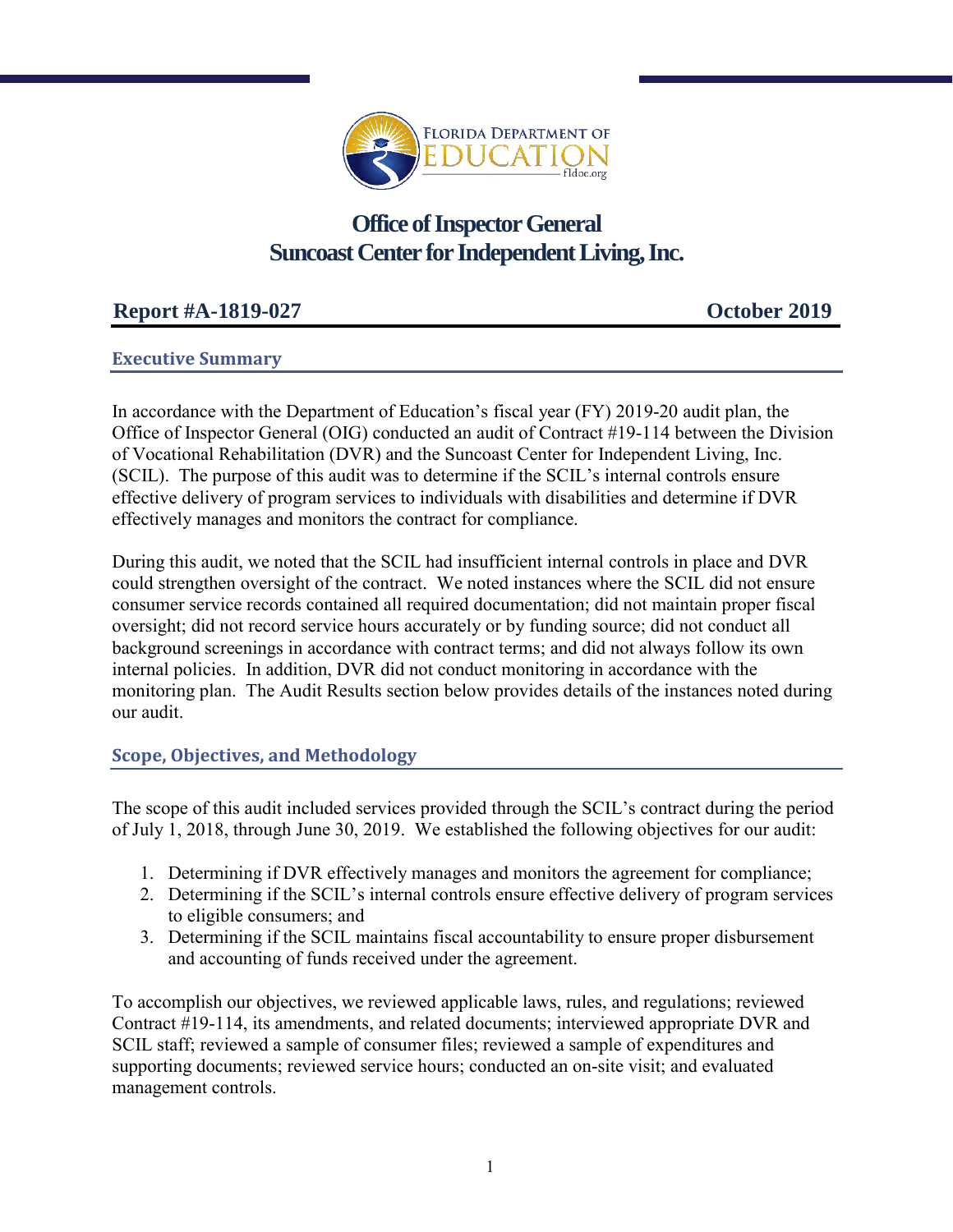## **Background**

DVR is a federal-state program committed to helping people who have physical or mental disabilities find and maintain meaningful employment and enhance their independence. DVR accomplishes this by providing employment support and job placement assistance to eligible individuals with disabilities. DVR's mission is to help people with disabilities find and maintain employment and enhance their independence. DVR contracts with Centers for Independent Living to provide quality vocational rehabilitation services to persons with disabilities in Florida.

Centers for Independent Living are community-based agencies that provide independent living services to persons with all types of disabilities. They are dedicated to helping people of any age and disability to identify and reach their goals to achieve independence. Centers for Independent Living accomplish this by offering information and referral services, independent living skills training, peer counseling, and individual and systems advocacy. Suncoast Center for Independent Living, Inc. (SCIL) is a non-profit corporation serving individuals with disabilities in Manatee and Sarasota Counties. The SCIL formed in 1990 due to the needs of persons with disabilities in the community.

On June 25, 2018, DVR entered into a one-year contract with SCIL to provide funding for rehabilitation services or other services to enhance the ability of persons who have significant disabilities to live independently, function within their communities, and if appropriate, to secure and maintain employment. Per Contract #19-114, the appropriations for Title VII (SSA/Part B) were \$174,263.00 and General Revenue were \$45,886.00. Amendment 1 of Contract 19-114, provided an additional \$10,958.00 in Title VII, (SSA/Part B) funds on February 28, 2019, making the total contract funding \$231,107.00.

The SCIL recently experienced turnover in leadership positions. The SCIL Program Director was terminated in December 2018, and a new Program Director was hired in January 2019. As of May 2019, that Program Director is no longer employed by the SCIL. Additionally, in April 2019, the SCIL's previous Executive Director resigned and the current Executive Director was hired July 5, 2019.

### **Audit Results**

Finding 1: Consumer service records had missing or incomplete documentation.

Title 34 of the Code of Federal Regulations (CFR) section 364.53 states, "For each applicant for IL services (other than information and referral) and for each individual receiving IL services (other than information and referral), the service provider shall maintain a consumer service record that includes—

- (a) Documentation concerning eligibility or ineligibility for services;
- (b) The services requested by the consumer;
- (c) Either the IL plan developed with the consumer or a waiver signed by the consumer stating that an IL plan is unnecessary;
- (d) The services actually provided to the consumer; and
- (e) The IL goals or objectives—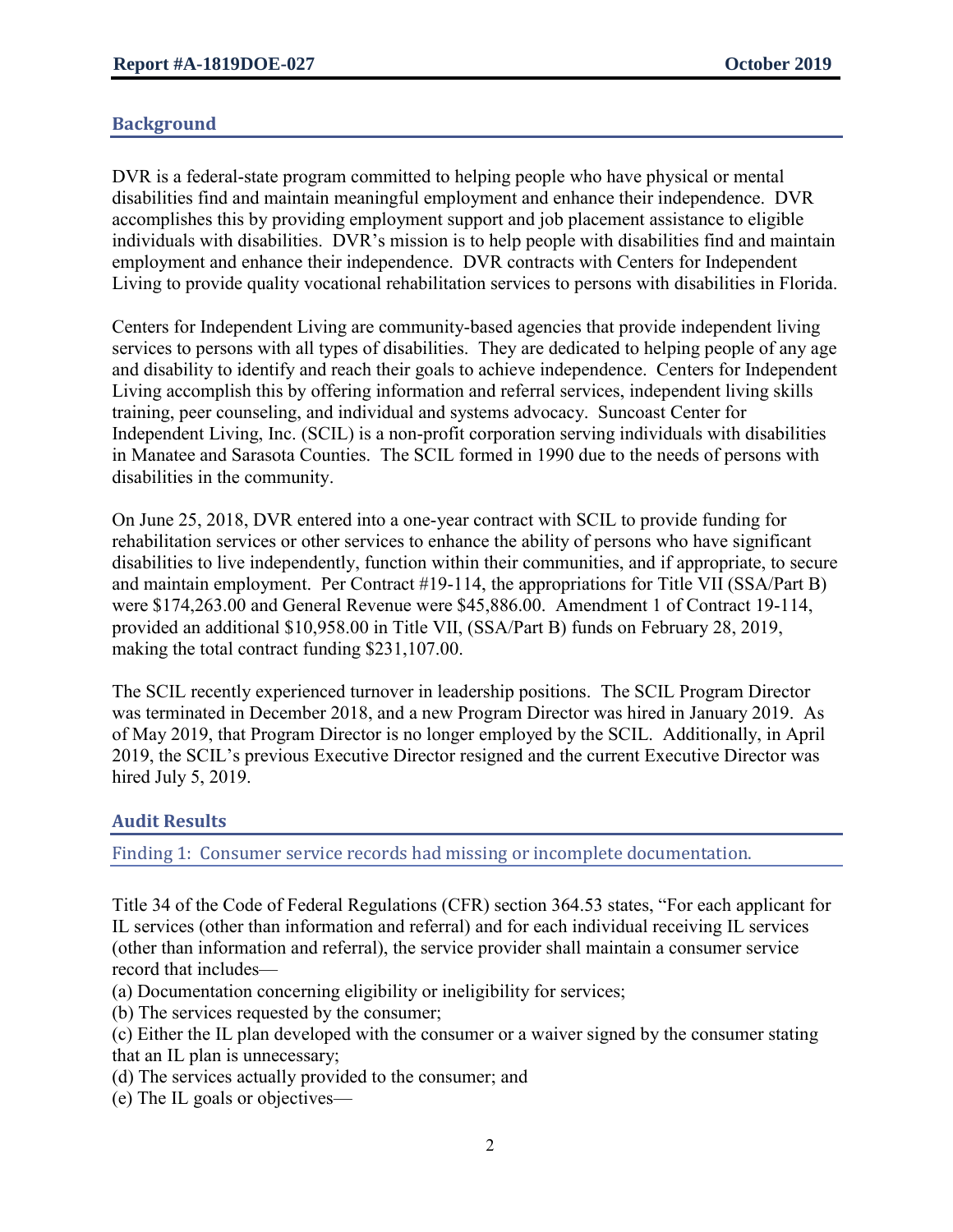(1) Established with the consumer, whether or not in the consumer's IL Plan; and

(2) Achieved by the consumer.

(f) A consumer service record may be maintained either electronically or in written form, except that the IL plan and waiver must be in writing."

We conducted a site visit to SCIL during the week of July 8-10, 2019. During our site visit, the SCIL staff provided a list of 152 active consumers. Of the 152 consumers, 39 were assigned to the Independent Living (IL) Specialist and 113 were assigned to the Mobility Coordinator. The SCIL maintained the consumer service records (CSR) in a centralized Comprehensive Organizational Management System (COMS). The Mobility Coordinator also maintained CSRs in written form. We noted the SCIL staff did not close any cases in the COMS system; therefore, there were no inactive consumers. We sampled 33 CSRs from the list of active consumers. Of the 33 sampled CSRs, 18 were assigned to the IL Specialist and 15 were assigned to the Mobility Coordinator.

## *Eligibility Determination*

34 CFR 364.51 (a) requires the CIL to determine the applicant's eligibility, stating, "(1) Before or at the same time as an applicant for IL services may begin receiving IL services funded under this part, the service provider shall determine the applicant's eligibility and maintain documentation that the applicant has met the basic requirements specified in §364.40. (2) The documentation must be dated and signed by an appropriate staff member of the service provider."

We reviewed the 33 sampled CSRs for determination and documentation of the consumer's eligibility. We determined only 14 of the 33 sampled CSRs (41%) contained signed and dated documentation of eligibility determinations. All 14 consumers with signed and dated documentation of eligibility were assigned to the Mobility Coordinator. Per the CIL staff, consumers assigned to the IL Specialist self-disclose their disabilities and the specialist enters the disability type into the COMS database. See Table 1.

## *IL Plans*

34 CFR 364.52(a)(1) states, "Unless the individual who is to be provided IL services under this part signs a waiver in accordance with paragraph (a)(2) of this section, the service provider, in collaboration with the individual with a significant disability, shall develop and periodically review an IL plan for the individual in accordance with the requirements in § 364.43(c) and paragraphs (b) through (e) of this section."

34 CFR 364.52(b) states, "(1) Development of an individual's IL plan must be initiated after documentation of eligibility under  $\S$  364.51(a) and must indicate the goals or objectives established, the services to be provided, and the anticipated duration of the service program and each component service. (2) The IL plan must be developed jointly and signed by the appropriate staff member of the service provider and the individual with a significant disability or, if consistent with State law and the individual chooses, the individual's guardian, parent, or other legally authorized advocate or representative."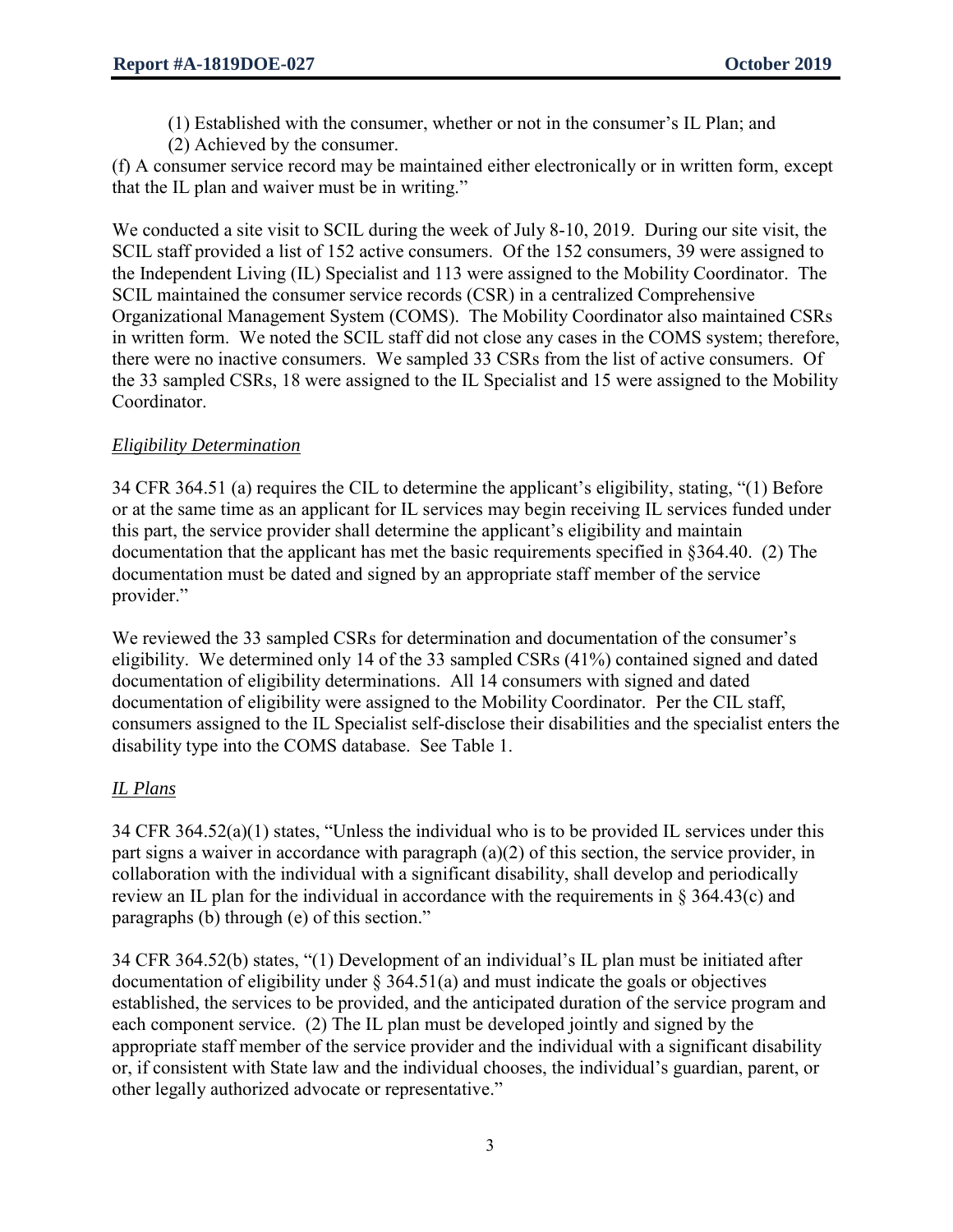We reviewed the IL plans for the 18 sampled customers assigned to the IL Specialist. We determined only 6 of the 18 (33%) IL plans were signed and dated by both the consumer and staff member. All six signed IL plans were dated after January 2019. Per the IL Specialist, the Executive Director instructed staff to obtain signatures for IL plans beginning in 2019.

We additionally determined the date between the consumers entering the program and the date the goals were established on the IL plans ranged from 0 days to 4,446 days. We noted that none of the CSRs contained closure dates or documented goal achievement, and the SCIL was unable to provide documentation of previous goals or goal achievement.

We reviewed the IL plans for the 15 sampled customers assigned to the Mobility Coordinator. All 15 sampled IL plans were signed by both the consumer and staff member. We noted none of the files contained closure dates. See Table 1.

| Table 1                                                                               |                 |                         |              |
|---------------------------------------------------------------------------------------|-----------------|-------------------------|--------------|
|                                                                                       | Щ<br>Specialist | Mobility<br>Coordinator | <b>Total</b> |
| <b>Total Active CSR Files</b>                                                         | 39              | 113                     | 152          |
| <b>Files Sampled</b>                                                                  | 18              | 15                      | 33           |
| Sampled Files without<br><b>Eligibility Documentation</b>                             | 18              | $\mathbf{1}$            | 19           |
| Sampled Files without<br><b>Disability Documentation</b>                              | 18              | $\mathbf{1}$            | 19           |
| Sampled Files without IL<br>Plans                                                     | 0               | 0                       | $\Omega$     |
| Sampled Files With IL<br>Plans Not Signed or<br>Dated by Consumer nor<br><b>Staff</b> | 10              | 0                       | 10           |
| Sampled Files With IL<br>Plans Not Signed or<br>Dated by Staff                        | $\mathbf{1}$    | 0                       | $\mathbf{1}$ |
| Sampled Files With IL<br>Plans Signed But Not<br>Dated by Consumer                    | 1               | 0                       | $\mathbf{1}$ |

**Table 1** 

### *Annual Review*

34 CFR 364.52(c) states, "The IL plan must be reviewed as often as necessary but at least on an annual basis to determine whether services should be continued, modified, or discontinued, or whether the individual should be referred to a program of VR services under 34 CFR part 361 or to any other program of assistance."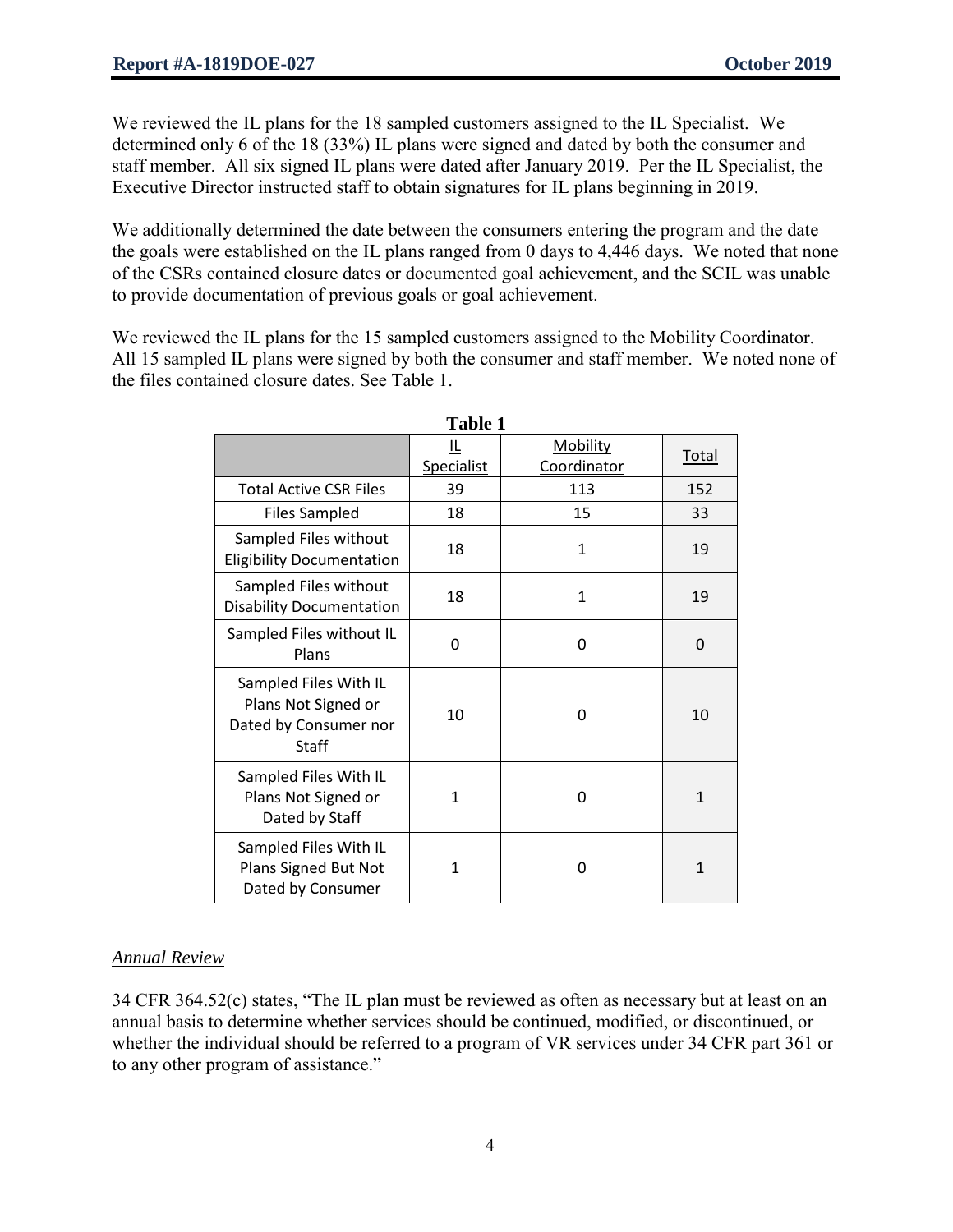We reviewed the 33 sampled CSRs for documentation of annual reviews. Of the 33 CSRs sampled, 15 were eligible for an annual review. We determined none of 15 CSRs included documentation that the SCIL staff conducted an annual review.

The lack of required documentation makes it difficult for the CIL to ensure services are provided to eligible consumers and that consumers actively participate in the determination of their independent living services and goals. It also hinders DVR's ability to confirm the SCIL is providing appropriate services to its consumers and that consumers are achieving their goals in accordance with their IL plans.

### *Recommendation*

We recommend the SCIL enhance its procedures to ensure they maintain all required documents in the CSRs, including eligibility determinations. We additionally recommend the SCIL establish and maintain IL plans with consumers, document the joint development of the plan, and conduct and document timely annual reviews. We recommend DVR include a review of CSRs in its monitoring activities.

#### *DVR Management Response*

Concur. VR will conduct at minimum an annual random review of Suncoast's CSRs.

#### *Suncoast CIL Management Response*

Concur. Suncoast Center for Independent Living will develop a checklist that notes when each of the following has been done: Eligibility Documentation; Disability Documentation; IL Plans properly signed and dated by consumer & staff; and Annual Reviews. The documentation will also include the signature of the responsible employee along with a date. In conjunction with this, a spreadsheet will be developed as a master list with each consumer placed on the list in an effort to simplify the task for continued compliance.

#### Finding 2: The SCIL did not maintain proper fiscal oversight.

Section VII.B of Contract #19-114 requires the SCIL to "maintain a financial management system relating to funds received and expended under this Agreement in accordance with generally accepted accounting principles and that is compliant with 45 CFR Part 75.302, Standards for financial management systems and 45 CFR Part 75.361, Retention Requirements for Records."

Section VII.D of Contract #19-114 requires the SCIL to "retain all financial records, supporting documents, statistical records and any other documents including electronic storage media pertinent to this Agreement for a period of five (5) years after the ending date of the Agreement or, if audit findings have not been resolved at the end of the five (5) year period, the records shall be retained until resolution of the audit findings. State auditors and any persons duly authorized by Vocational Rehabilitation shall have full access and the right to examine any of the said materials during said period."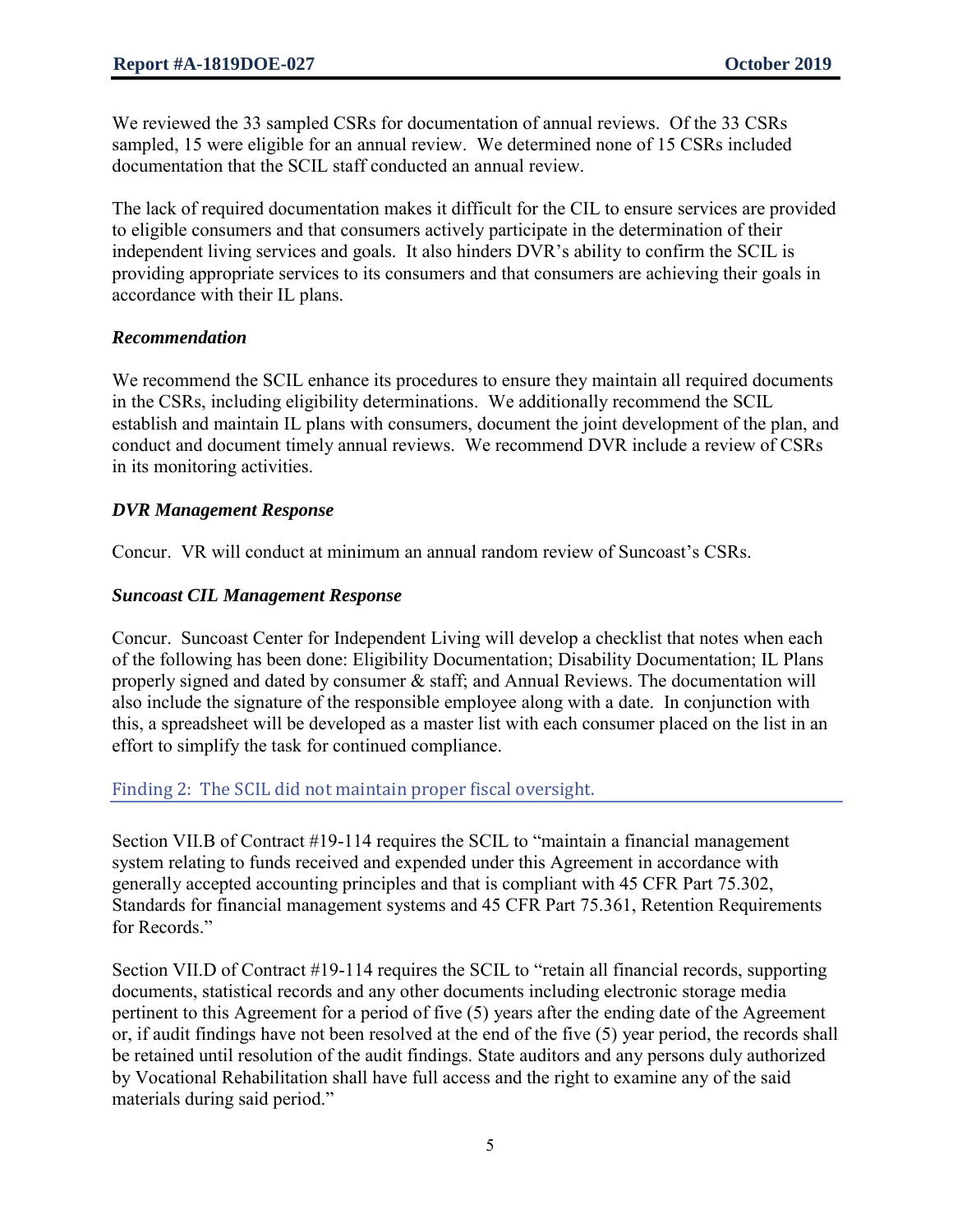## *Expenditures*

During our site visit the week of July 8-10, 2019, we judgmentally selected 58 expenditures for review from the July 1, 2018, through May 30, 2019, general ledger. The SCIL provided documentation for only 6 of the 58 sampled expenditures.

Per the SCIL Administrative Policy and Procedures, "In accordance with federal regulations, SCIL shall maintain all financial and programmatic records for a minimum of seven years. Consumer records will be kept in accordance with applicable federal, state, and funding requirements."

We observed the file cabinets containing financial documents located in both the Executive Director's and the Program Director's offices. Based on our observation, it appeared most financial records after 2013 were no longer physically at the CIL or stored electronically in violation of both the contract and the SCIL records retention policy. Per the SCIL staff, the records were removed by the former Executive Director.

OMB Circular A-122 states that cost allocation methodologies used to allocate direct and indirect costs must be adequately documented and established in accordance with reasonable criteria that distribute costs across its various benefitting cost objectives in a manner commensurate with the relative benefit received.

We found the SCIL did not categorize expenditures in the general ledger by funding source; therefore, we were unable to identify which expenditures were tied to DVR funding. The DVR Contract Manager informed us via phone call that he had advised the SCIL not to be concerned with separating expenditures by funding source since all perceived expenses were independent living focused. This practice limits the CIL's ability to demonstrate that allocable costs were distributed in reasonable proportion to the benefits received.

### *Salaries and Related Timesheets*

Section 8.m. of Attachment B to OMB Circular A-122 requires the CILs to allocate salary costs across funding sources and programs based on the relative benefits received, and specifies certain time and effort documentation requirements.

The 2012 SCIL Fiscal Policy and Procedures state, "Time sheets or personnel activity reports, described earlier, are also submitted on a regular basis reflecting employees' work and which programs directly benefited from their effort. Time sheets or personnel activity reports shall serve as the basis for charging salaries directly to Federal awards and non-Federal functions."

We reviewed the September 2018 and May 2019 timesheets for the SCIL employees for each of the following two-week time periods: August 22-28, 2018; August 29, 2018 - September 4, 2018; May 1-7, 2019; and May 8-14, 2019.

We determined that the timesheets lacked documentation of the actual hours worked on various funding sources or programs. This limits the SCIL's ability to demonstrate that allocations of salaries and related expenditures were reasonable and necessary for the performance of the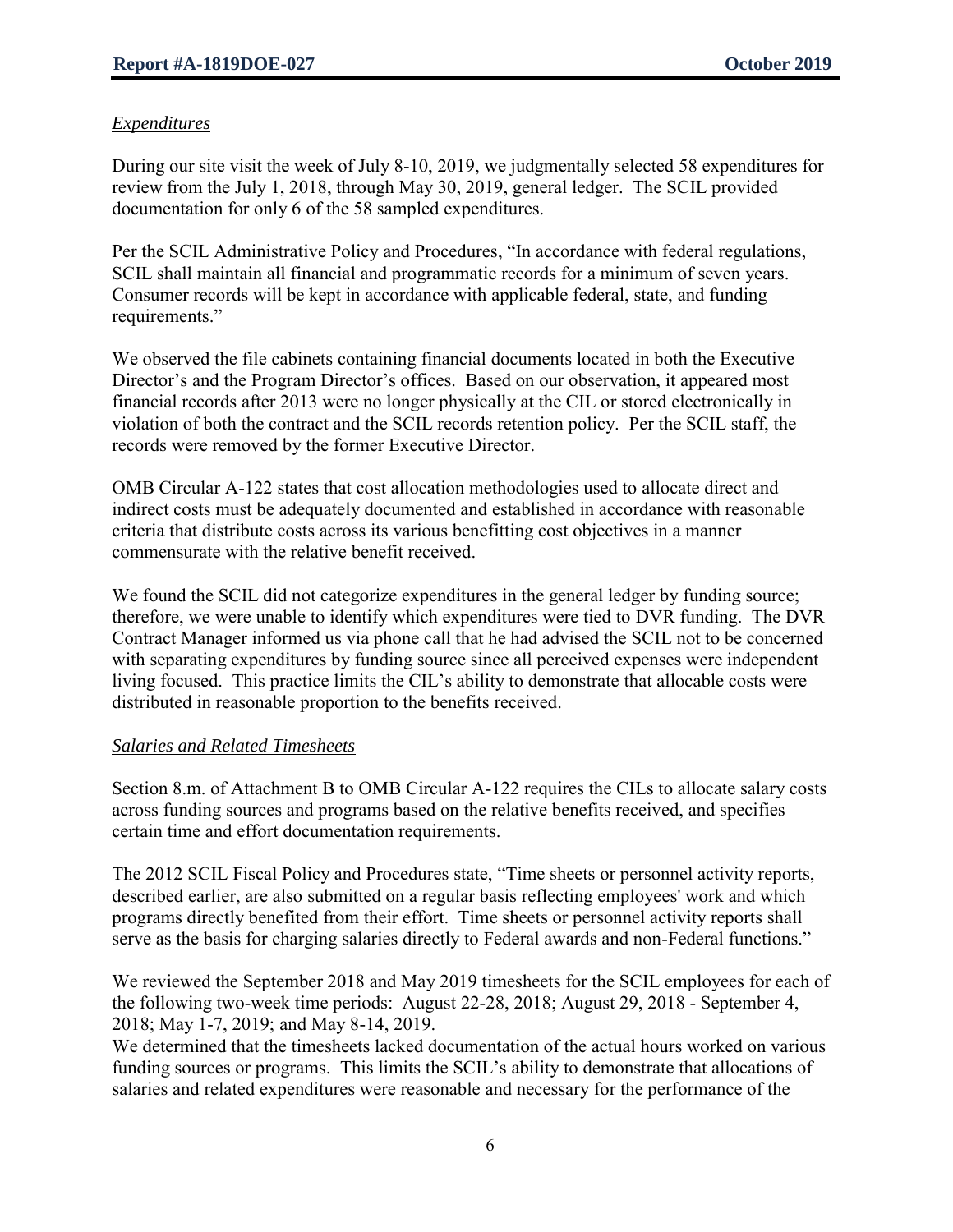contract. The lack of documentation on staff timesheets hinders the DVR contract manager's ability to verify funds are allocated correctly and ensure contract funds are not being utilized for non-related projects.

## *Petty Cash*

The 2012 SCIL Fiscal Policy and Procedures for petty cash state, "It is the policy of the Suncoast Center for Independent Living, Inc. to provide for advanced funds (used for payment of minor office expenditures, not for travel or employee advances) only for valid transactions and to periodically replenish these funds up to its authorized balance of \$200. It is the responsibility of the Administrative Assistant to ensure that the petty cash fund is locked at all times. All disbursements from the petty cash fund must be accompanied by a completed and approved petty cash voucher. Receipts are required for all disbursements from petty cash."

During our site visit the week of July 8-10, 2019, we conducted a reconciliation of the petty cash fund. We noted the petty cash was in the possession of the IL Specialist. The most recent petty cash cycle began with a \$500.00 deposit May 31, 2019, \$300 higher than the authorized balance dictated by the fiscal policies and procedures. While the petty cash generally reconciled to the receipts, we noted the disbursements were not accompanied by a completed and approved petty cash voucher. Instead, the transactions were recorded on a scratch piece of paper.

In addition, we noted a \$750.00 general ledger accounts payable transaction on October 31, 2018, for petty cash to the previous Executive Director. The SCIL was unable to provide supporting documentation for the petty cash transaction.

Lack of supporting documentation for petty cash disbursements, incomplete petty cash vouchers, and maintaining a higher amount of petty cash than allowed by policy, could lead to unauthorized use of petty cash funds and insufficient oversight.

### *Invoice Submittal*

Section IV.B of Contract #19-114 states, "No later than thirty (30) days after the close of monthly business the Center shall submit to the Contract Manager the following documents in sufficient detail for proper pre-audit and post-audit thereof as evidence of deliverable completion:

1. A properly completed invoice which includes, at a minimum, the month for which payment is sought; the number of Independent Living service hours provided for the month included in Section 111.B. of this Agreement.

2. A Monthly Performance Report for the Center for Independent Living Program and a quarterly report of activities conducted pursuant to the State Plan for Independent Living goals, objectives, and strategies, as applicable, completed in formats provided by Vocational Rehabilitation and submitted with the Center's December, March, June and September invoice."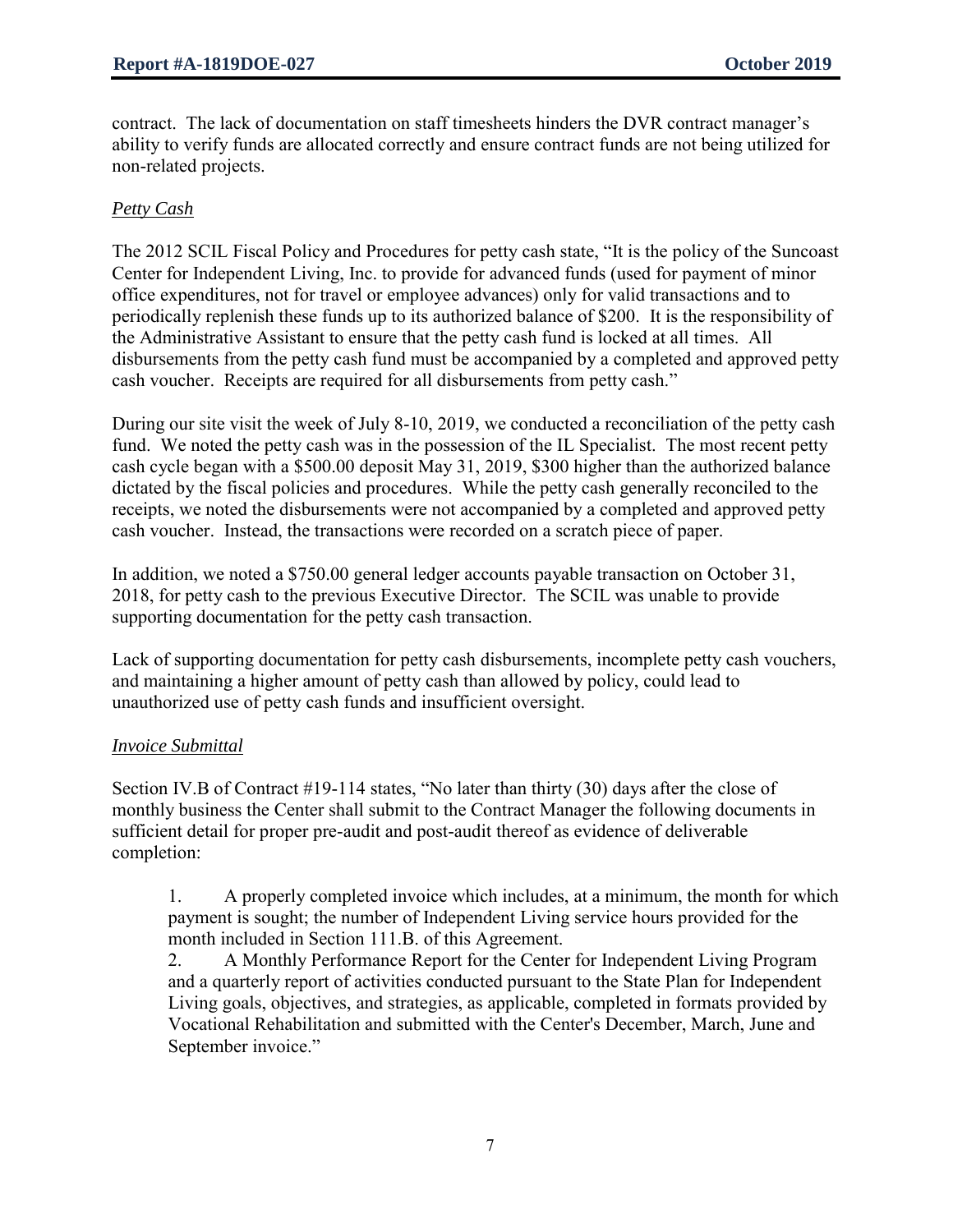In addition, Section IV. C of Contract #19-114 states, "No later than thirty (30 days) after the end of each quarter, the Center shall submit to the Contract Manager a quarterly budget reconciliation in a format provided by Vocation Rehabilitation for the year-to-date period."

We noted, as of August 19, 2019, the SCIL had not submitted the deliverable invoices for April 2019, May 2019, or June 2019, along with the quarterly report. The SCIL board stated the late invoices were due to the departure of the former Executive Director and the lack of access to SCIL records.

### *Recommendation*

We recommend the SCIL maintain financial records in accordance with contract terms to support expenditures incurred. We recommend the SCIL enhance its procedures to ensure expenses funded through DVR's contract are allowable and appropriately reflected in budget reconciliations by funding source. We recommend the SCIL ensure employees accurately and consistently allocate work hours across funding sources on the submitted timesheets. We recommend the SCIL maintain the petty cash in accordance with policies and procedures with completed and approved vouchers. We further recommend DVR perform periodic reviews to ensure expenditures are allowable, allocable, reasonable, and necessary to the performance of the contract.

### *DVR Management Response*

Concur. The SCIL is now on a cost reimbursement contract and all expenditures will be reviewed monthly to ensure they are necessary to perform the contract.

### *Suncoast CIL Management Response*

Concur. Moving forward SCIL will incorporate as a matter of policy and procedure a records keeping protocol to meet the contract requirements and ensure that it is compliant with CFR Part 75.302. Also, the Board Treasurer will randomly audit for records compliance for annual meeting report and the New Executive Director will be trained with assistance from VR and other Independent Living Fiscal Personnel. Training schedule to follow. A new time sheet will be used with proper allocation documentation embedded within the time sheet. The Fiscal Policies and Procedures will be updated by the Certified Public Accountant. The Petty Cash will be increased to \$500.00 with replenishment only after proper documentation required is received and approved. Also, petty cash needs to be signed out and must be approved by the Executive Director.

Finding 3: The SCIL did not record service hours accurately or by funding source.

### Per Contract #19-114, Section IV:

"D) The Center shall maintain documentation (electronic or hard copy) to track and record all service hours provided under this Agreement. Documentation will at a minimum identify the staff providing the service, the date of service, the hours of service, the consumer receiving the service, and all services provided to the consumer during the hours of service.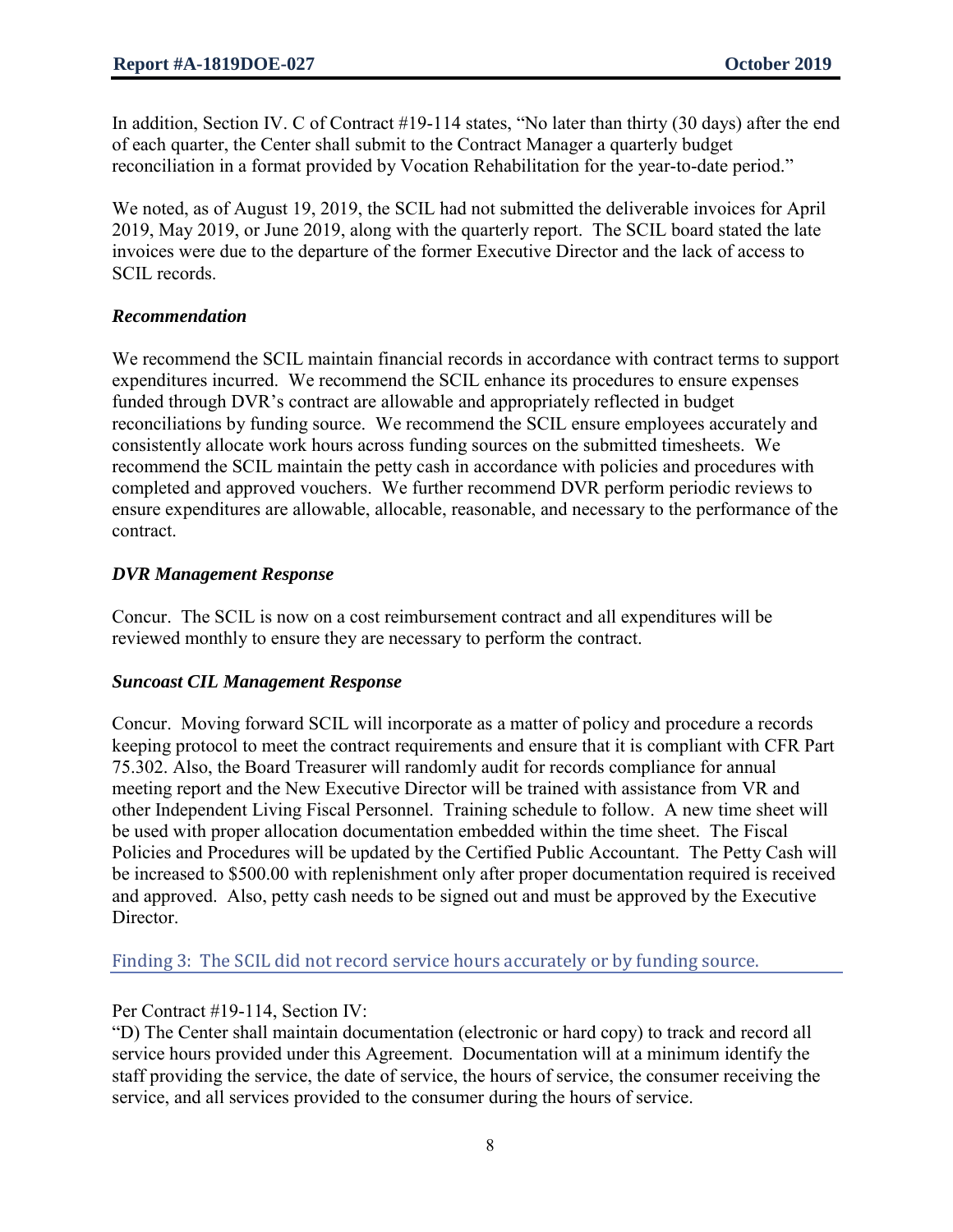E) The Center shall track, record, and allocate all service hours provided under this Agreement rounded to the nearest 15-minute increment.

F) The Center shall record and report services provided to more than one individual at the same time or in a group setting based on the actual hours of service provided regardless of how many individuals are in attendance unless the individuals are consumers with active consumer service records and the services being provided are listed in their Independent Living Plans. G) The Center shall track, record, allocate, and report services provided under this Agreement by funding source."

Contract #19-114 requires the SCIL to provide a total of at least 1,001 service hours during the FY 2018-19 comprised of 792 service hours under the Title VII (SSA/Part B) funding source (40 minimum monthly) and 209 service hours (10 minimum monthly) under the General Revenue funding source. Amendment 1 of Contract #19-114 adds 50 service hours, during the FY 2018- 19, under the Title VII (SSA/Part B) funding source making a grand total of 842 service hours under the Title VII (SSA/Part B) funding source and a grand total of 1,051 service hours for Contract #19-114.

The SCIL utilizes COMS to maintain consumer service records and service hours. We requested the COMS service hours from July 1, 2018, through June 30, 2019, to verify that the service hours submitted to DVR during the course of the contract were accurate and supported. Due to the departure of the previous Executive Director and lack of administrative access to COMS, the SCIL staff was unable to provide service hours by month, year, or funding source. SCIL staff members were only able to view service hours for clients assigned to them individually in COMS. We observed that the SCIL did not break down the service hours by funding source.

We additionally noted, during the site visit, the IL Specialist discovered a SCIL consumer who had not received services from the SCIL since 2016, was credited with service hours through 2018. The IL Specialist alleged that a previous Program Manager entered service hours for clients who were no longer being served by the SCIL and logged hours and notes under other employee names.

Due to the lack of administrative access, the unavailability of COMS service hours, and discovery of misreported service hours, we could not verify whether the service hours submitted to DVR during the course of the contract were accurate and supported.

### *Recommendation*

We recommend the SCIL consistently and accurately record services hours in the COMS systems by funding source and ensure the hours submitted to DVR through invoices are supported and accurate. We recommend the SCIL review service hour documentation and ensure hours are properly categorized and only assigned to active consumers upon receipt of services. We recommend DVR periodically request and review supporting documentation for the service hours submitted by the SCIL through the invoices.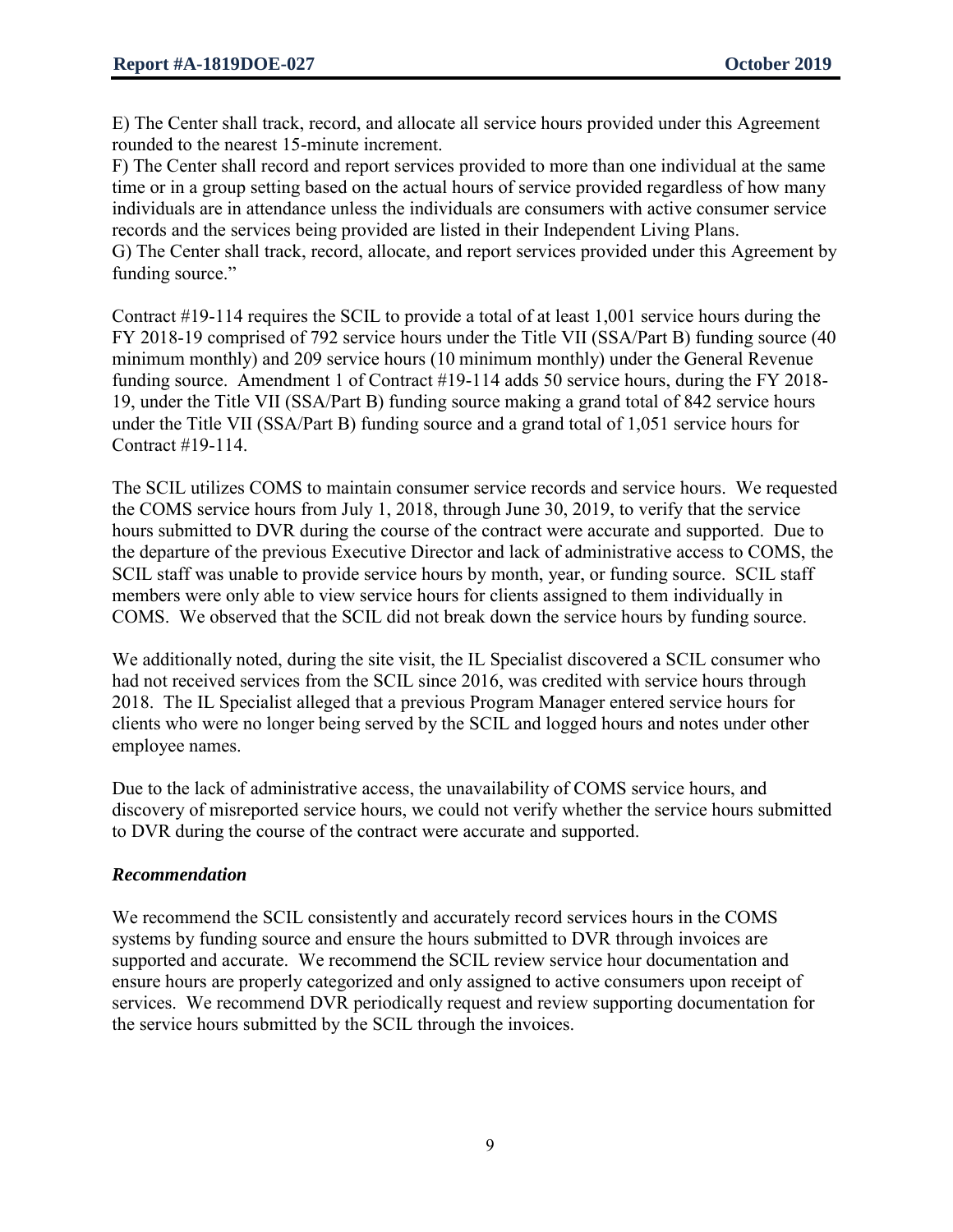### *DVR Management Response*

Concur. VR will request documentation supporting service hours submitted by SCIL.

#### *Suncoast CIL Management Response*

Concur. Invoices submitted will be done in the proper time frame and reported to the Board of Directors quarterly to help ensure compliance. All employees will have extensive training on the COMS system. Board members will also train on the system. A Board member shall be assigned to review with the Executive Director monthly the status of the work being done in COMS and report to the Board in conjunction with the Executive Director to ensure all contractual requirements are being met.

Finding 4: The SCIL did not conduct all background screenings in accordance with the contract.

I.C.4. of Contract 19-114 states "The Center shall comply with the background screening requirement as set forth in section 413.208 Service providers; quality assurance; fitness for responsibilities; background screening), and section 435.05, Florida Statutes (Requirements for Covered Employees and Employers). These responsibilities include maintaining the initial employment status and any changes in status must be reported within 10 business days in the Care Provider Background Screening Clearinghouse. The CIL may not hire, select, or otherwise allow a person required to be screened to perform any duty that would place the individual in a role that requires background screening until the screening process is completed and demonstrates the absence of any grounds for the denial or termination of employment or appointment. The CIL must provide VR with a list of staff members, volunteers, and board members, including hire/appointment date, upon request for verification purposes."

In addition, I.C.5. of Contract 19-114 states "All required background screenings must be initiated via the Care Provider Background Screening Clearinghouse created in section 435.12, Florida Statutes."

The previous SCIL Executive Director resigned on April 30, 2019. The SCIL subsequently hired a new Executive Director on July 5, 2019. As of August 6, 2019, the SCIL had not initiated a background screening for the new Executive Director through the Care Provider Clearinghouse in accordance with the contract and Florida Statutes. During our site visit we observed the new Executive Director interacting with the SCIL consumers without a completed background screening and without being deemed eligible to work by DVR.

The SCIL board was unaware of the requirement to conduct background screenings through the Care Provider Background Screening Clearinghouse. Hiring SCIL staff who have not been appropriately screened and determined eligible to provide services could endanger SCIL consumers and expose the SCIL to unnecessary risk.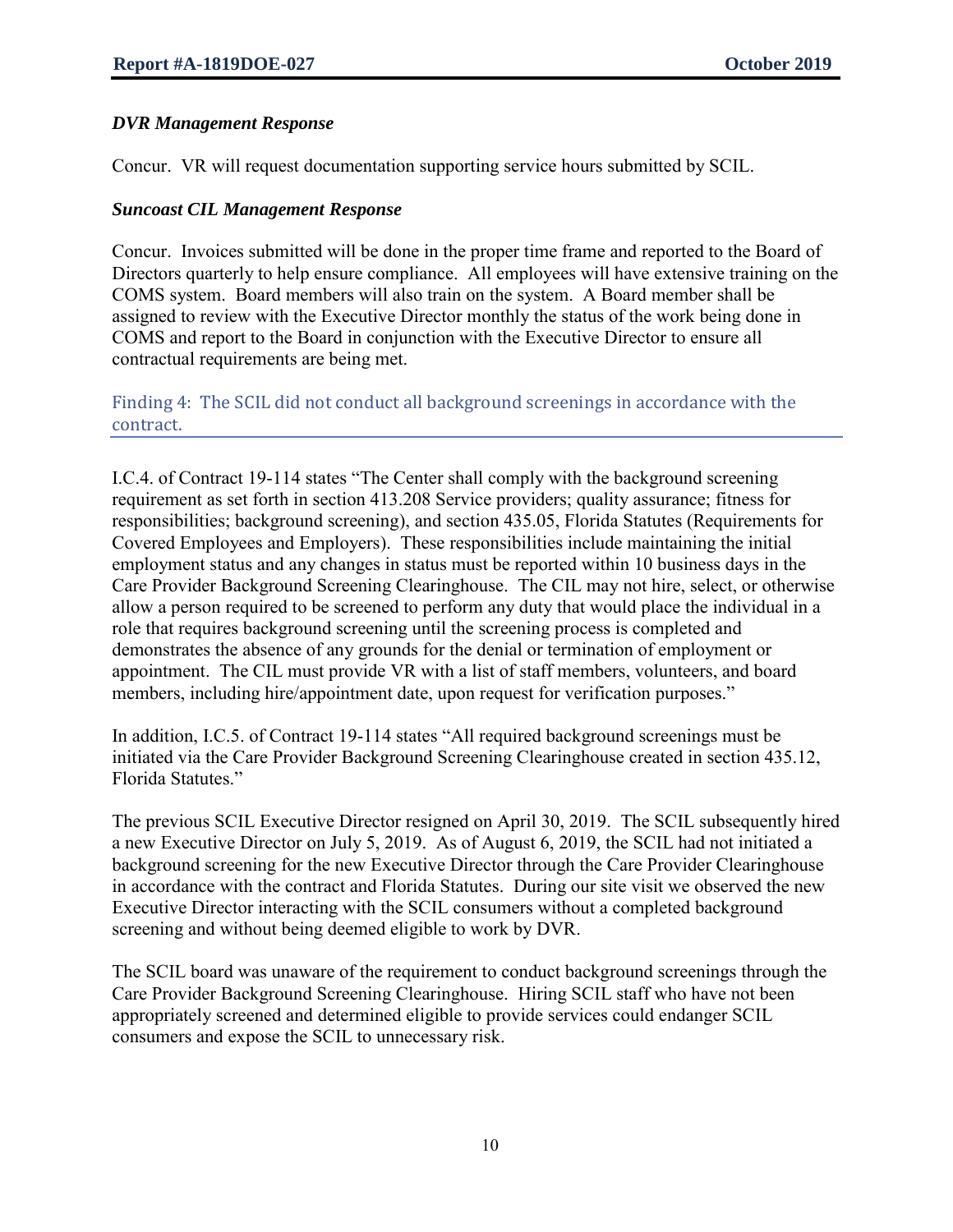## *Recommendation*

We recommend the SCIL conduct all background screenings according to the contract and Florida Statutes. We additionally recommend the SCIL to not hire a person in any role that requires a background screening until the background screening is completed and the person is determined eligible to provide services.

## *Suncoast CIL Management Response*

Concur. Moving forward SCIL will conduct all background screenings in accordance with the contract through the proper agency.

## Finding 5: DVR did not conduct monitoring in accordance with the monitoring plan.

Per the DVR CIL Monitoring Plan Agreement, "A complete risk assessment is performed on all CIL Agreements prior to execution. Risk will be reassessed at the end of each term. The assigned risk score drives the type and frequency of monitoring conducted. Monitoring activities include, but are not limited to, reviewing expenditure data, and visiting the Center's location."

DVR completed a risk assessment for the contract term of July 1, 2018, through June 30, 2019, and designated the SCIL as low risk. The subsequent monitoring plan required DVR to conduct annual desktop monitoring and an annual program review.

We determined DVR did not conduct an annual desktop monitoring or annual program review of SCIL. The SCIL contract manager conducted a site visit to the SCIL on March 14, 2019. However, the contract manager did not conduct analysis of the site visit or provide documentation with monitoring results and recommendations for improvement to the SCIL. Therefore, we determined DVR failed to adhere to the monitoring plan developed for Contract #19-114 and did not adequately monitor the SCIL for compliance with contract terms. The absence of documented monitoring hinders DVR's ability to ensure the SCIL is satisfactorily meeting the performance requirement of the contract.

### *Recommendation*

We recommend DVR conduct monitoring in accordance with the risk assessment and monitoring plan. In addition, we recommend DVR promptly provide the monitoring results and recommendations for improvement to the SCIL and ensure corrective action has been initiated on noted deficiencies.

### *DVR Management Response*

Concur. VR has updated the risk assessment and monitoring plan and initiated a corrective action plan to address OIG noted deficiencies.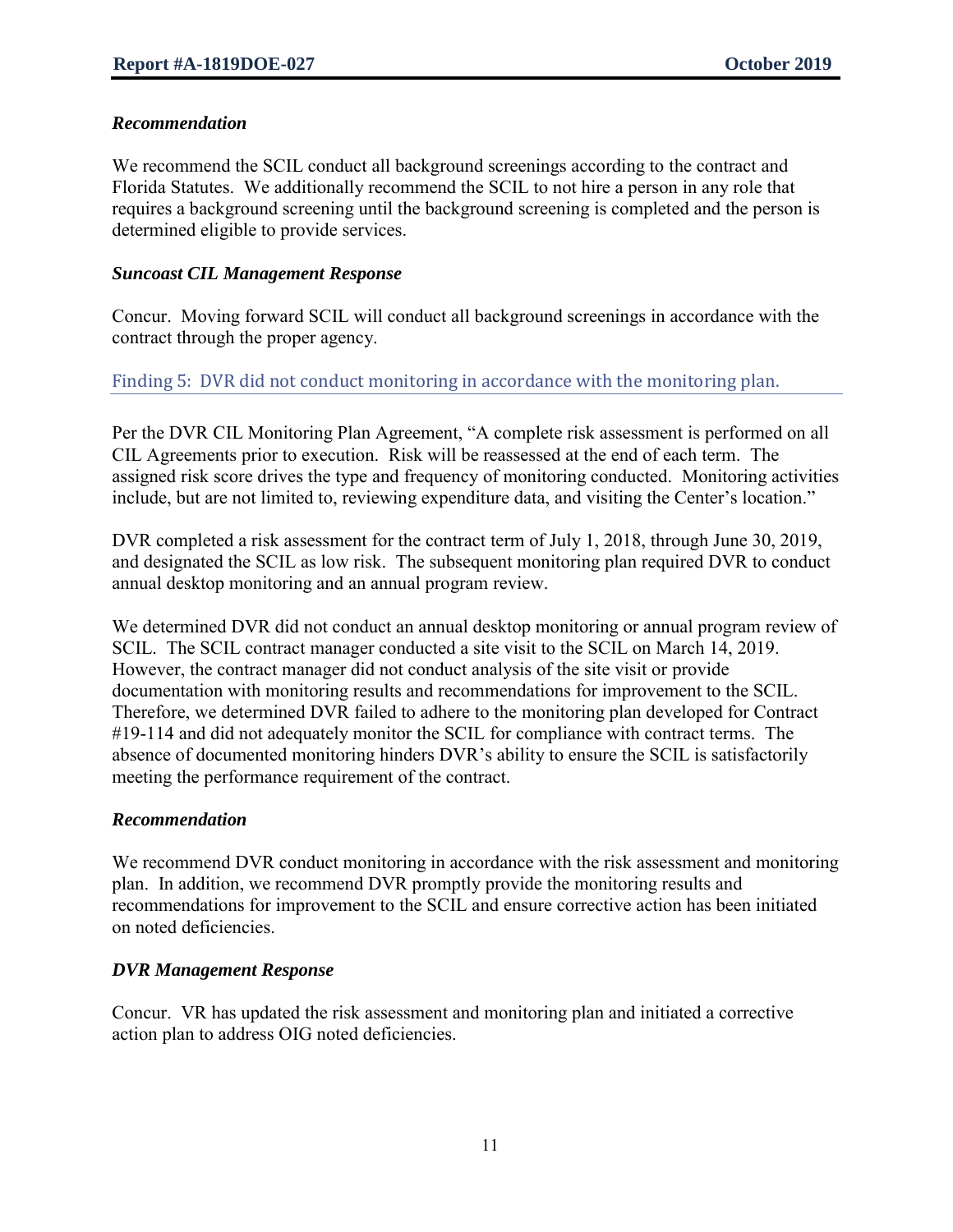## Finding 6: The SCIL did not always follow its own internal policies and the policies are outdated.

Administrative Policy and Procedures 2012 Policy A-33 EXECUTIVE DIRECTOR states, "The Board of Directors is responsible for ongoing supervision of the Executive Director. The Executive Director manages all SCIL staff and contractual staff, either directly or through designated management level staff, using the policies approved by the Board of Directors." Policy A-24 RETURN OF PROPERTY states, "If your employment with SCIL terminates, for any reason, you must promptly return to the company all confidential documents and other materials in your possession. You are not permitted to retain copies of any such documents or materials. In addition, keys, equipment, software and all other SCIL property must be returned. Upon acceptance of employment each new employee signed an agreement to return SCIL property or be charged the replacement cost for a replacement from their last paycheck.

## *Procedure*

### *Supervisor*

Upon receiving notice of an employee's resignation, advises employee of the need to return SCIL property, according to the following schedule:

All property such as equipment, keys, and manuals returned before or on the final day of work.

Executive Director or designees shall oversee the removal of personal belongings from the work area, and collect company belongings.

#### *Employee*

 $\overline{\phantom{a}}$ 

Contacts appropriate office to arrange for repayment of any unaccounted for property."

We determined the SCIL Board of Directors did not maintain effective oversight of the Executive Director position. During our site visit from July 8-10, 2019, the SCIL Board was unable to provide a personnel file for the previous Executive Director who resigned April 30, 2019. The SCIL Board was also unable to provide a written performance evaluation of the Executive Director. Upon departure of the previous Executive Director, the SCIL Board of Directors did not implement business continuity controls such as, collecting office keys, collecting devices, changing and reassigning administrative passwords to electronic devices, and changing and reassigning administrative credentials to mission critical computer software. The SCIL Board also failed to deactivate the Executive Director's COMS access credentials.

The SCIL 2012 Fiscal Policy and Procedures state, "The Suncoast Center for Independent Living, Inc. maintain an inventory of goods for resale. Or distribution through the Equipment Loan program to Consumers." In addition, the procedures state, "It is the policy of the Suncoast Center for Independent Living, Inc. to perform a physical count of inventory on an annual basis and is the responsibility of the  $AC^1$ . Any inventory items that appear damaged, obsolete or otherwise unable to be sold shall be excluded from the counts. A detailed record of the physical count shall be kept by the Administrative Assistant."

 $1$  AC is not defined in the SCIL 2012 Fiscal Policy and Procedures. Per the SCIL Board Treasurer, the former Executive Director served as the bookkeeper and also composed the policy and procedures.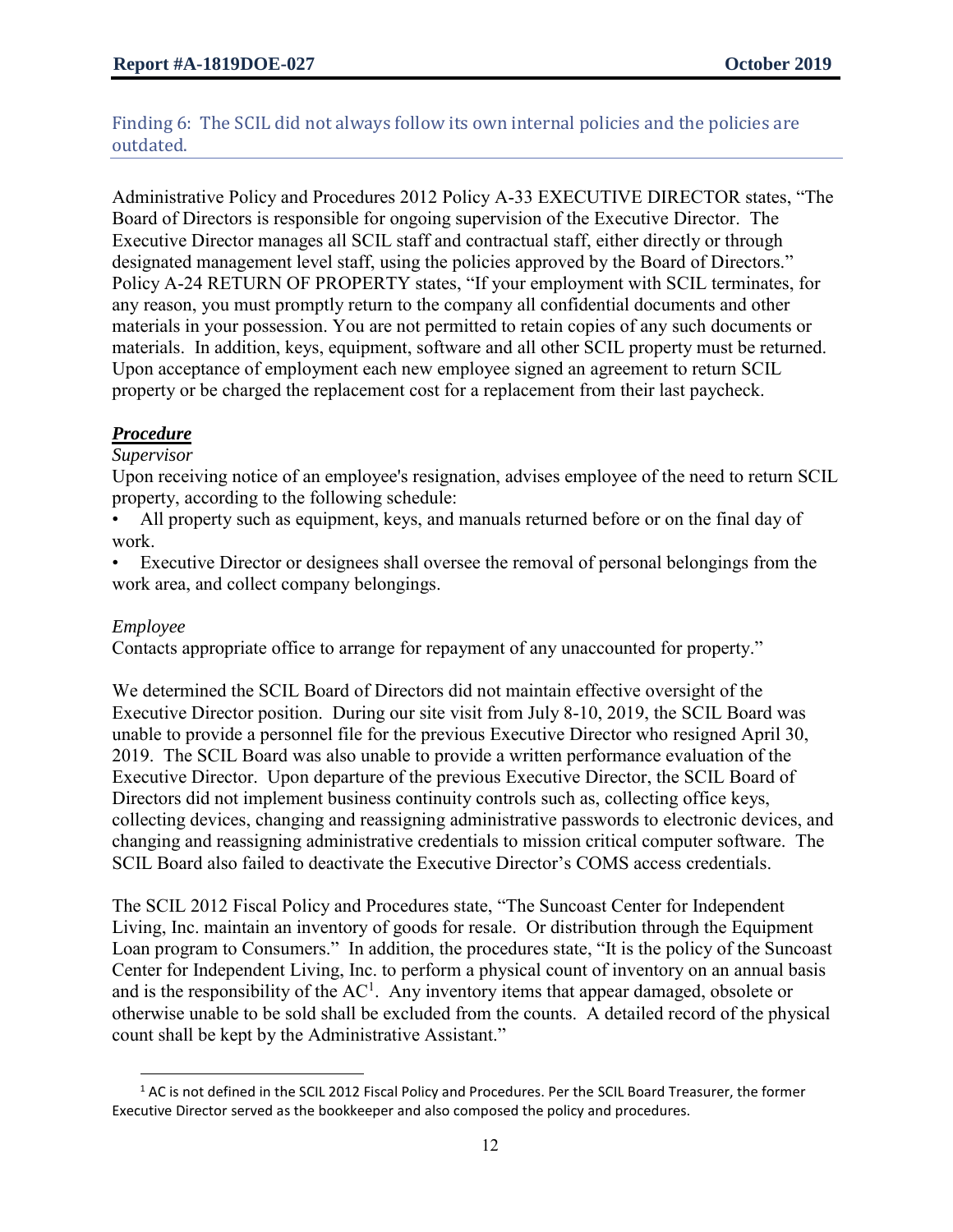During our site visit we observed four areas where the SCIL staff stored inventory items such as computers, computer monitors, telephones, shower chairs, etc. We attempted to conduct an inventory check; however, we were advised by the SCIL staff that physical inventory counts are not performed and the SCIL does not maintain inventory ledgers. We determined the SCIL had no method in place to track the flow of inventory.

We noted the Fiscal Policy and Procedures were outdated and did not align with current SCIL positions and processes. We additionally determined the SCIL did not always follow its fiscal internal policies as detailed in Finding 2. Not following the policies and procedures can impact the SCIL's abilities to administer its program appropriately and in compliance with contract requirements. The previous finding regarding lack of fiscal oversight exemplifies this issue.

#### *Recommendation*

We recommend the SCIL update the Fiscal Policy and Procedures. We recommend the SCIL consistently follow its established policies and procedures including proper monitoring of the Executive Director. We additionally recommend the SCIL maintain inventory records and conduct physical counts of inventory on an annual basis.

#### *Suncoast CIL Management Response*

Concur. Moving forward the SCIL will adhere to the established policies and procedures. The SCIL by-laws will be revised and reviewed by the Board and attorney. Inventory will be conducted immediately and updated annually to coincide with the end of the fiscal year. New Executive Director Probationary period will be extended due to the Board's inability to properly assist or evaluate his performance while the Audit and VR have been the focus. The Executive Director will be evaluated annually at the end of the fiscal year.

#### **Closing Comments**

The Office of the Inspector General would like to recognize and acknowledge the Department of Vocational Rehabilitation Office and staff, as well as the Suncoast Center for Independent Living, Inc. and their staff, for their assistance during the course of this audit. Our fieldwork was facilitated by the cooperation and assistance extended by all personnel involved.